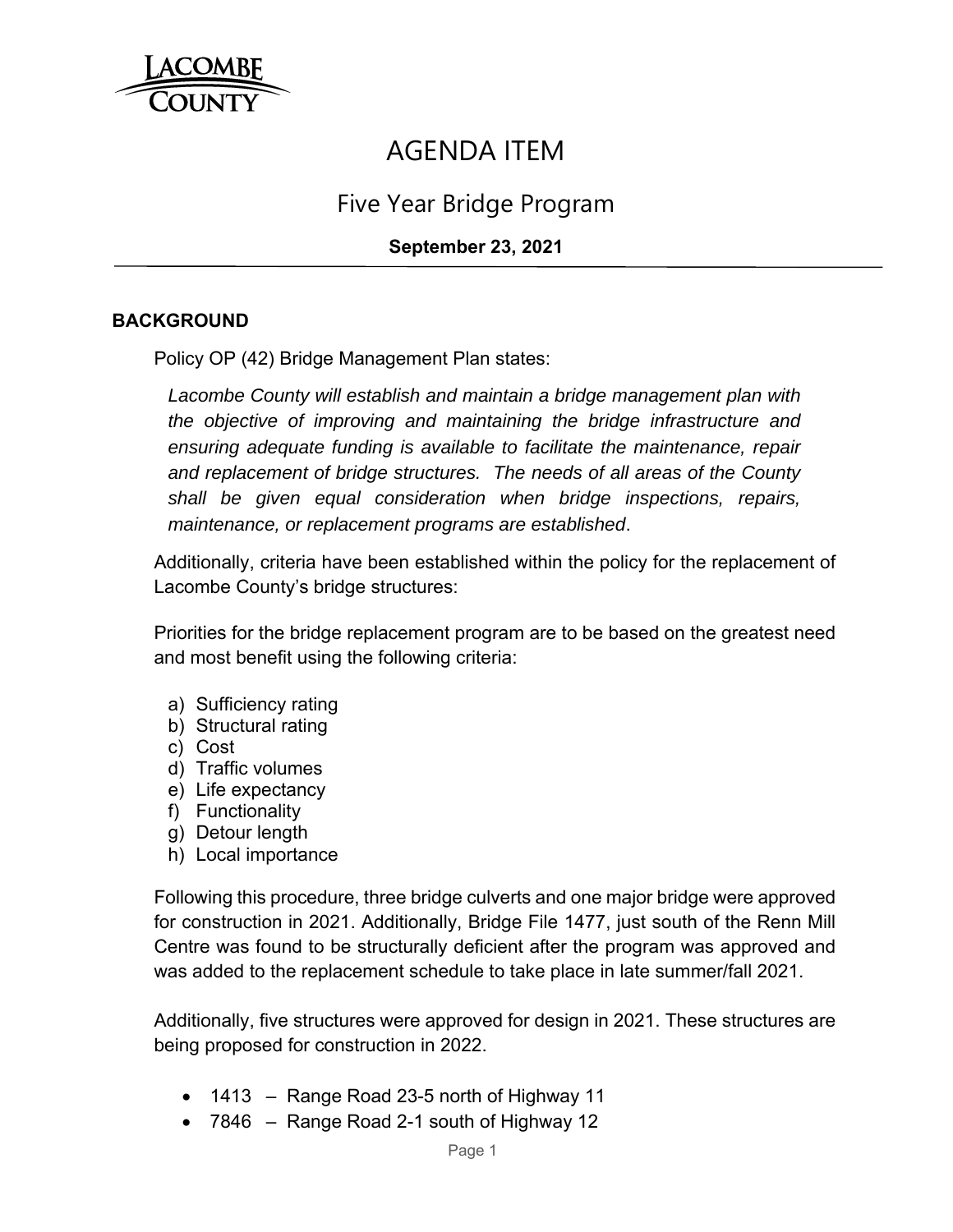

- 7937 Township Road 41-3 west of Highway 821 (Coinciding with road construction)
- 13455 Range Road 4-0 south of Highway 12
- 72595 Township Road 41-3 west of Highway 12 (Coinciding with road construction)

#### **ANALYSIS**

Based on the Bridge Management Plan and Policy OP (42), replacement priorities have been developed for bridges within Lacombe County.

#### Replacement Schedule

The five year replacement schedule has been updated based on the criteria laid out in the Bridge Management Plan. Given the length of time required for engineering and environmental approvals for most structures the plan schedule outlines that engineering and design are to be completed in the year before construction. This process will allow for the timely completion of projects.

#### 2022 Proposed Replacement (engineering and design currently underway):

- 1413 Range Road 23-5 north of Highway 11
- 7846 Range Road 2-1 south of Highway 12
- 7937 Township Road 41-3 west of Highway 821 (Coinciding with road construction)
- 13455 Range Road 4-0 south of Highway 12
- 72595 Township Road 41-3 west of Highway 12 (Coinciding with road construction)

There is also one structure proposed for design in 2023, bridge file 1454, which is a major structure over the Medicine River on Township Road 41-2, west of Range Road 4-1. While there is only one structure proposed for design next year, it is a major structure, which will require significant preparation and work to complete the project.

Many of the subsequent years also see a decline in the number of structures and the overall cost as the bridge inventory has begun to improve vastly with the work that has been completed since 2014.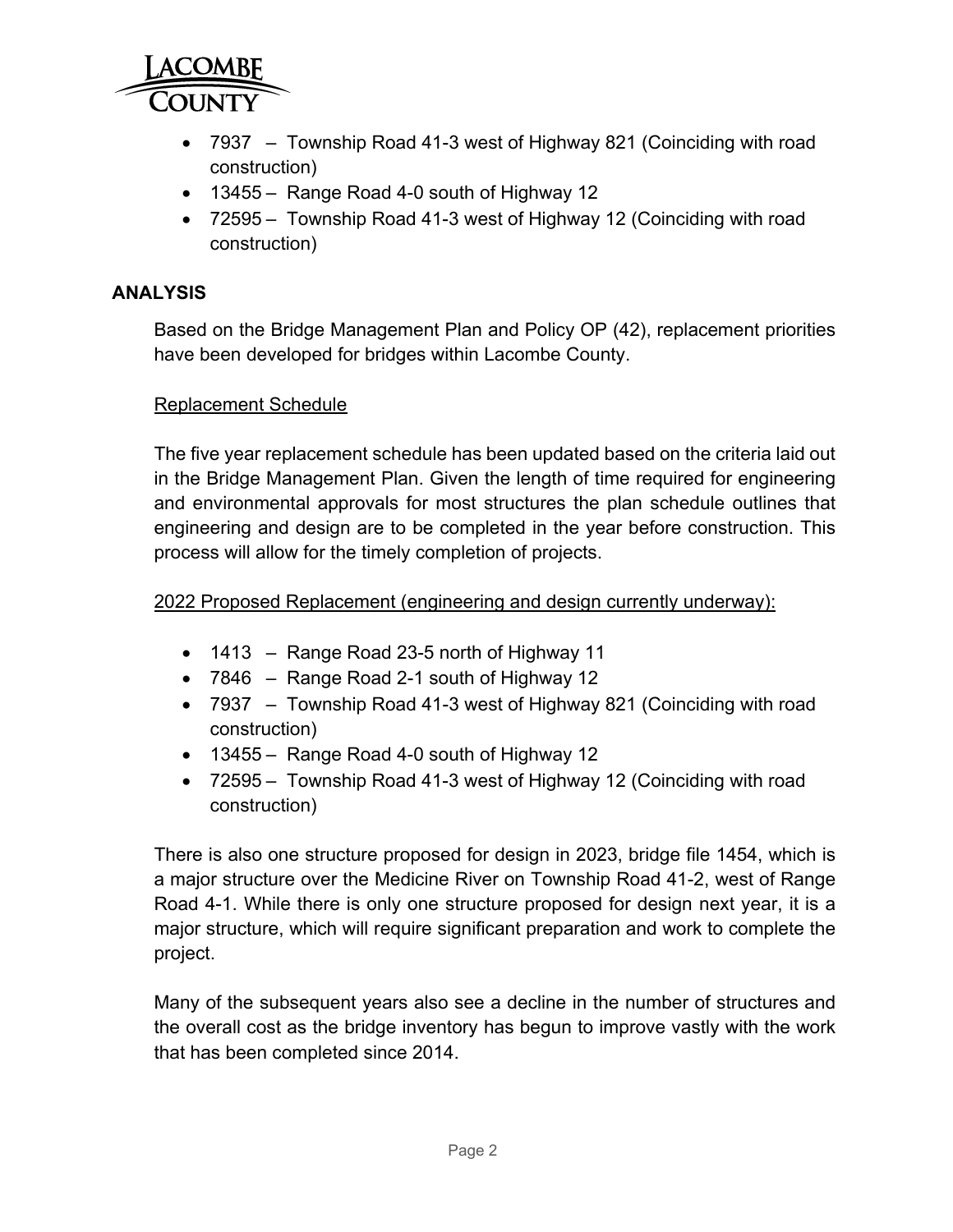

# **ALTERNATIVES**

- 1. Approve the 5-Year Bridge Program as presented and tender and award the 2022 capital bridge projects.
- 2. Take other action as determined by Council.

# **BUDGET IMPLICATIONS**

| 2022 Bridge Capital Costs        | \$2,799,000.00 |
|----------------------------------|----------------|
| Bridge Reserve projected balance |                |
| as of December 31, 2021          | \$2,936,903.88 |

Funding to be determined on grant availability with the remainder to be funded from the Bridge Reserve. Reserve contribution amount to be determined by council during 2022 budget process.

# **LEGISLATIVE RESPONSIBILITIES**

Municipal Government Act – Section 18 (1) - Subject to this or any other Act, a municipality has the direction, control and management of all roads within the Municipality.

Municipal Government Act: Section 3 – The purpose of a municipality are:

- (a) to provide good government,
- (b) to provide services, facilities or other things that, in the opinion of council, are necessary for all or a part of the municipality, and
- (c) to develop and maintain safe and viable communities

#### **PUBLIC PARTICIPATION**

Lacombe County sees the value in engaging and informing the public/stakeholders through a variety of mediums as outlined in the *Policy AD(40): Public Participation Policy*. The appropriate level of engagement for each public participation opportunity is selected on a project-to-project basis. For this item the following engagement will take place:

 *Inform*: To provide the public with balanced and objective information to assist them in understanding the problem, alternatives, opportunities and/or solutions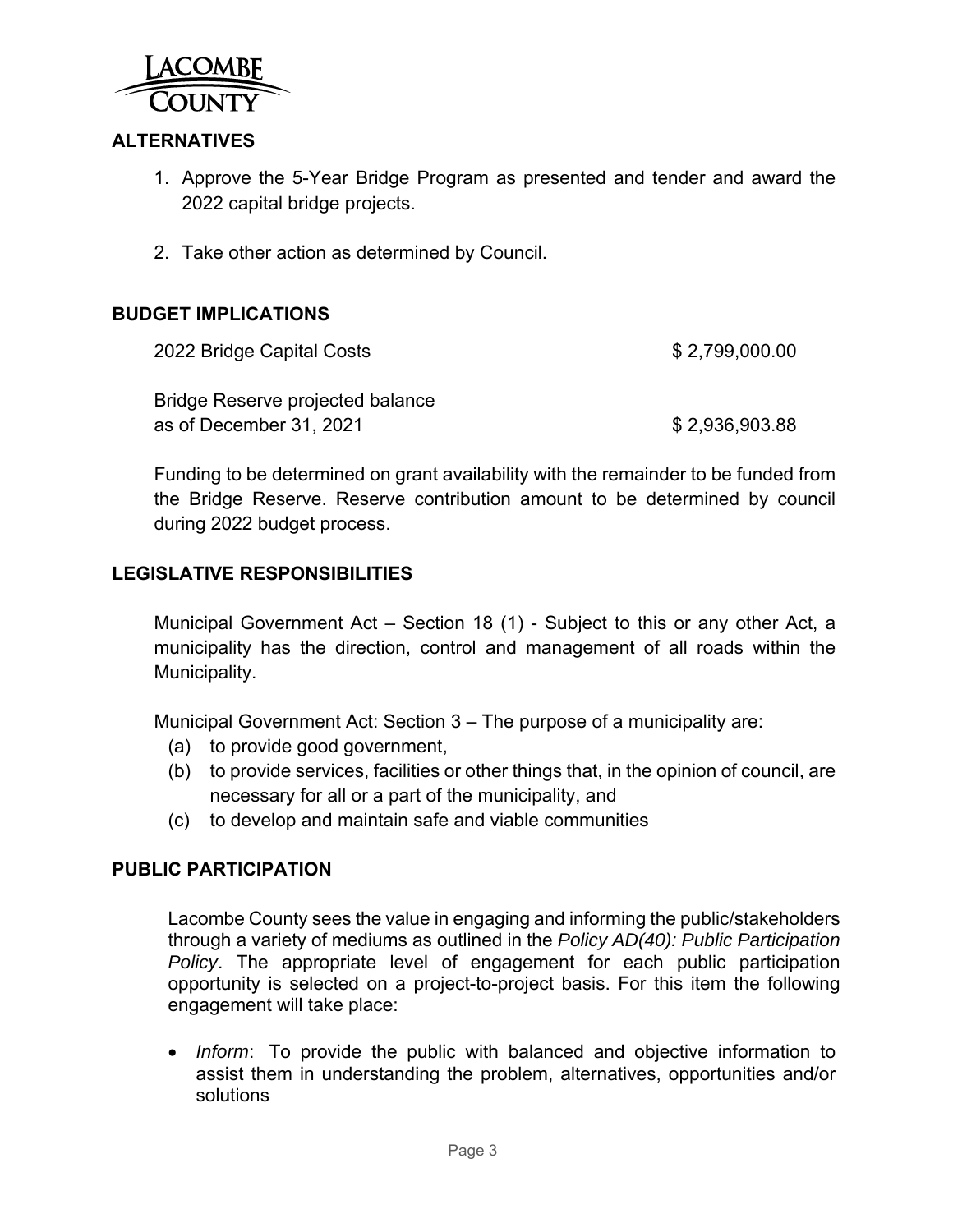

Highlights of all County Council meetings are published on the County Website and in the County News.

#### **STRATEGIC PLAN**

The following elements of the County's Strategic Plan are relevant to this issue:

Core Strategy #6 – Infrastructure 6.2 (A) – Develop a long range capital asset plan.

#### **RECOMMENDATION**

That Council approve the following resolution:

That Council adopt the 5-Year Bridge Program; and further, that Council authorize the County Manager to tender and award the bridge projects for 2022.

- **PREPARED BY: Bryce Maschio, Project Manager**
- **REVIEWED BY: Bill Cade, Director of Operations**



**REVIEWED BY: Tim Timmons, County Manager**